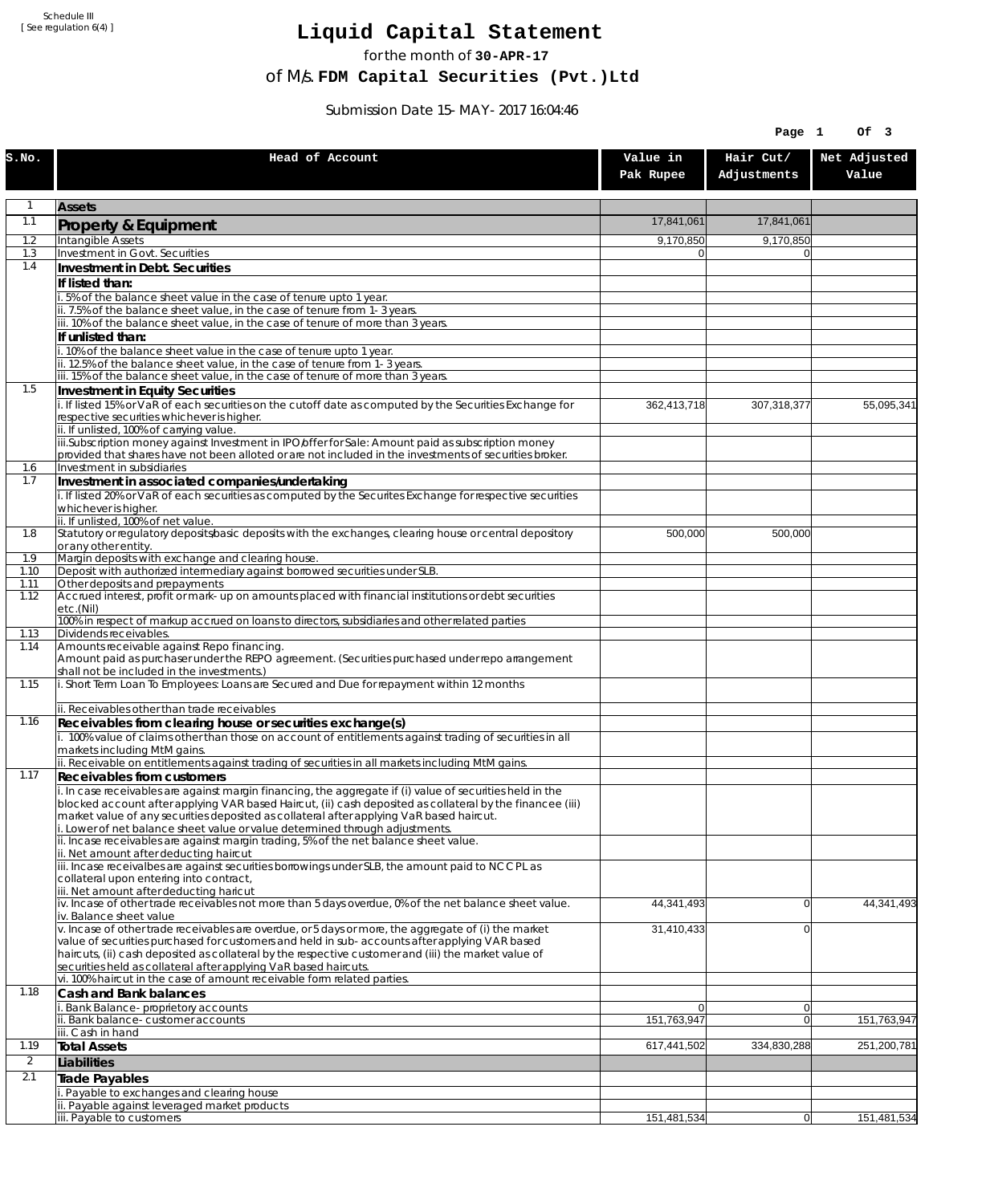Schedule III [ See regulation 6(4) ]

## **Liquid Capital Statement**

for the month of **30-APR-17**

of M/s. **FDM Capital Securities (Pvt.)Ltd**

Submission Date 15-MAY-2017 16:04:46

|            |                                                                                                                                                                               |                       | Page 2                   | Of 3                  |
|------------|-------------------------------------------------------------------------------------------------------------------------------------------------------------------------------|-----------------------|--------------------------|-----------------------|
| s.no.      | Head of Account                                                                                                                                                               | Value in<br>Pak Rupee | Hair Cut/<br>Adjustments | Net Adjusted<br>Value |
| 2.2        | <b>Current Liabilities</b>                                                                                                                                                    |                       |                          |                       |
|            | i. Statutory and regulatory dues                                                                                                                                              |                       |                          |                       |
|            | ii. Accruals and other payables                                                                                                                                               | 510,520               | $\overline{0}$           | 510,520               |
|            | iii. Short-term borrowings                                                                                                                                                    |                       |                          |                       |
|            | iv. Current portion of subordinated loans                                                                                                                                     |                       |                          |                       |
|            | v. Current portion of long term liabilities<br>vi. Deferred Liabilities                                                                                                       |                       |                          |                       |
|            | vii. Provision for bad debts                                                                                                                                                  |                       |                          |                       |
|            | viii. Provision for taxation                                                                                                                                                  |                       |                          |                       |
|            | ix. Other liabilities as per accounting principles and included in the financial statements                                                                                   |                       |                          |                       |
| 2.3        | Non-Current Liabilities                                                                                                                                                       |                       |                          |                       |
|            | i. Long-Term financing                                                                                                                                                        |                       |                          |                       |
|            | a. Long-Term financing obtained from financial instituion: Long term portion of financing obtained from<br>a financial institution including amount due against finance lease |                       |                          |                       |
|            | b. Other long-term financing                                                                                                                                                  |                       |                          |                       |
|            | ii. Staff retirement benefits                                                                                                                                                 |                       |                          |                       |
|            | iii. Advance against shares for Increase in Capital of Securities broker: 100% haircut may be allowed in<br>respect of advance against shares if:                             |                       |                          |                       |
|            | a. The existing authorized share capital allows the proposed enhanced share capital                                                                                           |                       |                          |                       |
|            | b. Boad of Directors of the company has approved the increase in capital                                                                                                      |                       |                          |                       |
|            | c. Relevant Regulatory approvals have been obtained                                                                                                                           |                       |                          |                       |
|            | d. There is no unreasonable delay in issue of shares against advance and all regulatory requirements                                                                          |                       |                          |                       |
|            | relating to the increase in paid up capital have been completed.<br>e. Auditor is satisfied that such advance is against the increase of capital.                             |                       |                          |                       |
|            | iv. Other liabilities as per accounting principles and included in the financial statements                                                                                   |                       |                          |                       |
| 2.4        | Subordinated Loans                                                                                                                                                            |                       |                          |                       |
|            | i. 100% of Subordinated loans which fulfill the conditions specified by SECP are allowed to be deducted:                                                                      | 2,500,000             | 2,500,000                |                       |
|            | The Schedule III provides that 100% haircut will be allowed against subordinated Loans which fulfill the                                                                      |                       |                          |                       |
|            | conditions specified by SECP. In this regard, following conditions are specified:                                                                                             |                       |                          |                       |
|            | a. Loan agreement must be executed on stamp paper and must clearly reflect the amount to be repaid<br>after 12 months of reporting period                                     |                       |                          |                       |
|            | b. No haircut will be allowed against short term portion which is repayable within next 12 months.                                                                            |                       |                          |                       |
|            | c. In case of early repayment of loan, adjustment shall be made to the Liquid Capital and revised Liquid                                                                      |                       |                          |                       |
|            | Capital statement must be submitted to exchange.                                                                                                                              |                       |                          |                       |
|            | ii. Subordinated loans which do not fulfill the conditions specified by SECP                                                                                                  |                       |                          |                       |
| 2.5        | <b>Total Liabilites</b>                                                                                                                                                       | 154,492,054           | 2,500,000                | 151,992,054           |
| 3          | Ranking Liabilities Relating to:                                                                                                                                              |                       |                          |                       |
| 3.1        | Concentration in Margin Financing                                                                                                                                             |                       |                          |                       |
|            | The amount calculated client-to- client basis by which any amount receivable from any of the                                                                                  |                       |                          |                       |
|            | financees exceed 10% of the aggregate of amounts receivable from total financees.                                                                                             |                       |                          |                       |
| 3.2        | Concentration in securites lending and borrowing                                                                                                                              |                       |                          |                       |
|            | The amount by which the aggregate of:                                                                                                                                         |                       |                          |                       |
|            | (i) Amount deposited by the borrower with NCCPL                                                                                                                               |                       |                          |                       |
|            | (Ii) Cash margins paid and<br>(iii) The market value of securities pledged as margins exceed the 110% of the market value of shares                                           |                       |                          |                       |
|            | borrowed                                                                                                                                                                      |                       |                          |                       |
| 3.3        | Net underwriting Commitments                                                                                                                                                  |                       |                          |                       |
|            | (a) in the case of right issuse: if the market value of securites is less than or equal to the subscription                                                                   |                       |                          |                       |
|            | price;                                                                                                                                                                        |                       |                          |                       |
|            | the aggregate of:<br>(i) the 50% of Haircut multiplied by the underwriting commitments and                                                                                    |                       |                          |                       |
|            | (ii) the value by which the underwriting commitments exceeds the market price of the securities.                                                                              |                       |                          |                       |
|            | In the case of rights issuse where the market price of securities is greater than the subscription price, 5% of                                                               |                       |                          |                       |
|            | the Haircut multiplied by the net underwriting                                                                                                                                |                       |                          |                       |
|            | (b) in any other case: 12.5% of the net underwriting commitments                                                                                                              |                       |                          |                       |
| 3.4        | Negative equity of subsidiary                                                                                                                                                 |                       |                          |                       |
|            | The amount by which the total assets of the subsidiary (excluding any amount due from the subsidiary)<br>exceed the total liabilities of the subsidiary                       |                       |                          |                       |
| 3.5        | Foreign exchange agreements and foreign currency positions                                                                                                                    |                       |                          |                       |
|            | 5% of the net position in foreign currency. Net position in foreign currency means the difference of total                                                                    |                       |                          |                       |
|            | assets denominated in foreign cuurency less total liabilities denominated in foreign currency                                                                                 |                       |                          |                       |
| 3.6<br>3.7 | Amount Payable under REPO                                                                                                                                                     |                       |                          |                       |
|            | Repo adjustment                                                                                                                                                               |                       |                          |                       |
|            | In the case of financier/purchaser the total amount receivable under Repo less the 110% of the market<br>value of underlying securites.                                       |                       |                          |                       |
|            | In the case of financee seller the market value of underlying securities after applying haircut less the                                                                      |                       |                          |                       |
|            | total amount received , less value of any securites deposited as collateral by the purchaser after                                                                            |                       |                          |                       |
|            | applying haircut less any cash deposited by the purchaser.                                                                                                                    |                       |                          |                       |
| 3.8        | Concentrated proprietary positions                                                                                                                                            |                       |                          |                       |